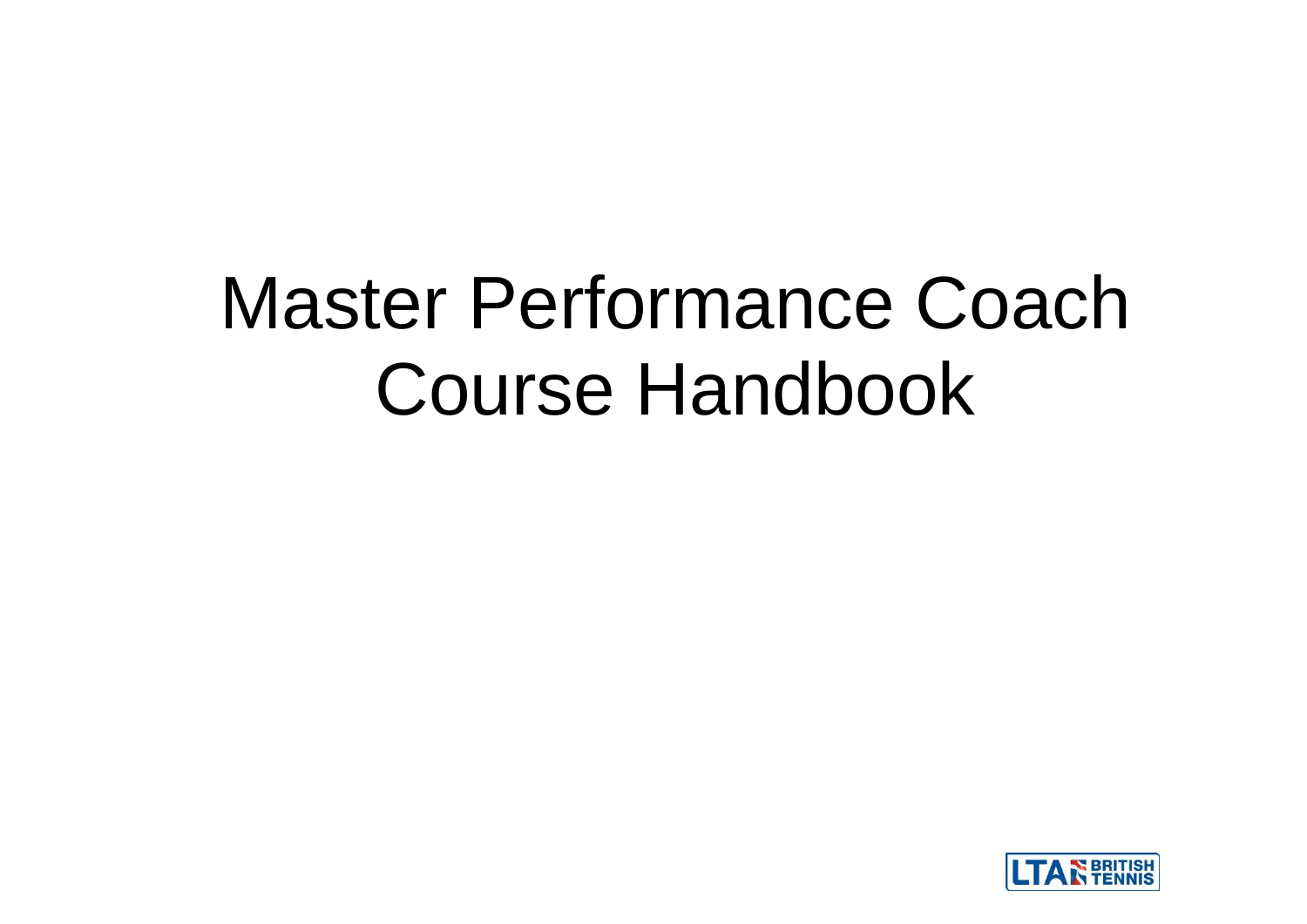#### **1. Overview**

The Master Performance Coach Qualification is for coaches who are passionate about improving players and who want to make a commitment to their development as a performance coach. Please see the course pre-requisites on the [webpage](https://www.lta.org.uk/coach-teach/coaching-pathway/level-5-master-performance-coach-qualification/) for the necessary coaching experience required to apply.

Ideal candidates are those coaches who want to truly transform and improve their players and who are committed to developing their own coaching skills in order to benefit the performance of their player.

The course will provide coaches with an 18 month accelerated development opportunity reflecting the needs of the competition players for whom they are responsible.

#### **2. Course Dates and Venue**

- 20/21/22nd September 2017
- 16/17/18th October 2017
- 29/30th November, 1st December 2017
- 21/22/23rd February 2018
- 7/8/9th March 2018
- 25/26/27th April 2018
- 11/12/13th June 2018
- 18/19/20th July 2018
- 24/25/26th September 2018
- 22/23/24th October 2018
- 28/29/30th November 2018
- 16/17/18th January 2019

The course will be held at the National Tennis Centre, Roehampton.

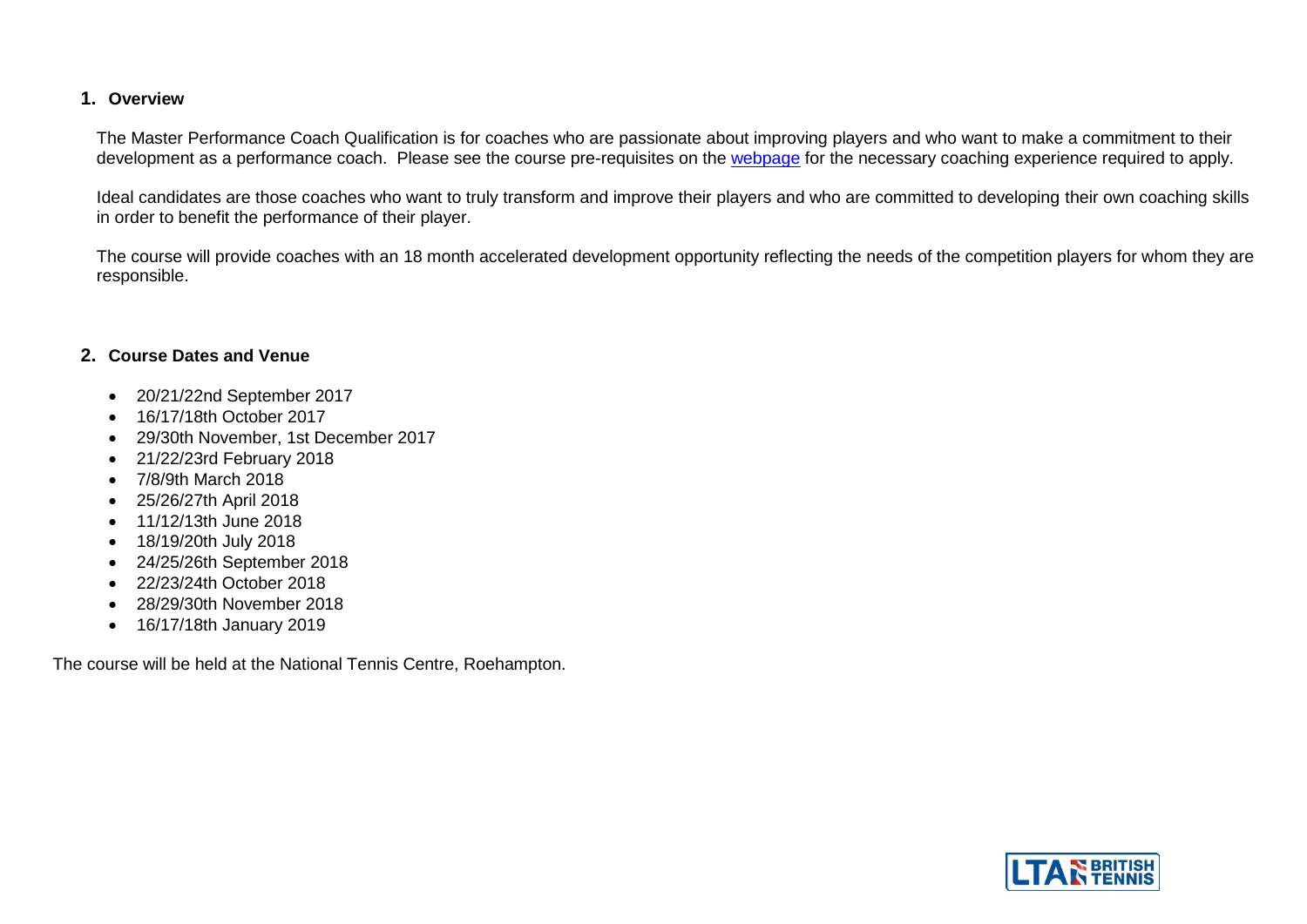#### **3. Course Design and Structure**

# **LTA Master Performance Course**



The MPC has 12 workshops spread out over 16 months with a further 10 weeks to successfully complete any outstanding tasks.

Each workshop will consist of both pre and post workshop tasks: often pre-course reading/viewing to prime for learning and post workshop tasks to help embed the workshop content into practice.

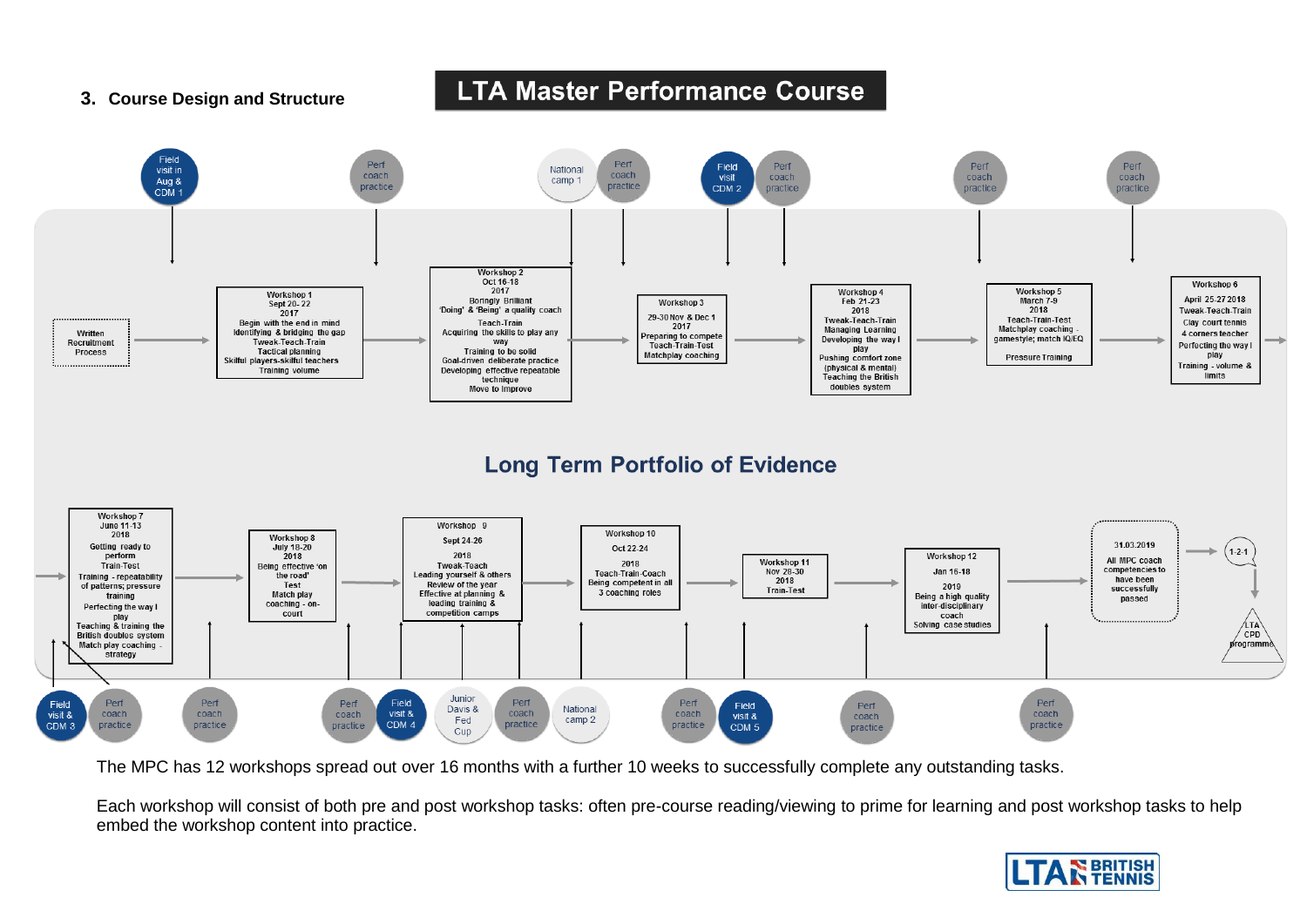# **4. Delivery**

The workshops will run from Sept 2017 to January 2019

Course delivery is split into the following areas:

- Core content during workshops
- Guided on-going development of the coach to ultimately positively influence their player
- Supervised experience whilst coaching & working alongside an experienced coach
- Critical discussions with peers
- Performance experiences e.g. attending National Camps
- Area of interest personal study
- Self-learning activating coaches as owners of their own learning

# **5. Core Content**

The content of the course underpins:

| Three key coaching roles               | Three coaching contexts        | Three coaching pillars                                                                         | <b>Four performance factors</b>                    |
|----------------------------------------|--------------------------------|------------------------------------------------------------------------------------------------|----------------------------------------------------|
| Teacher<br>Trainer<br>Match Play Coach | Practice<br>Tournament<br>Camp | Learning environment<br>Developing effective<br>working relationships<br>Planning & organising | <b>Tactical</b><br>Technical<br>Physical<br>Mental |

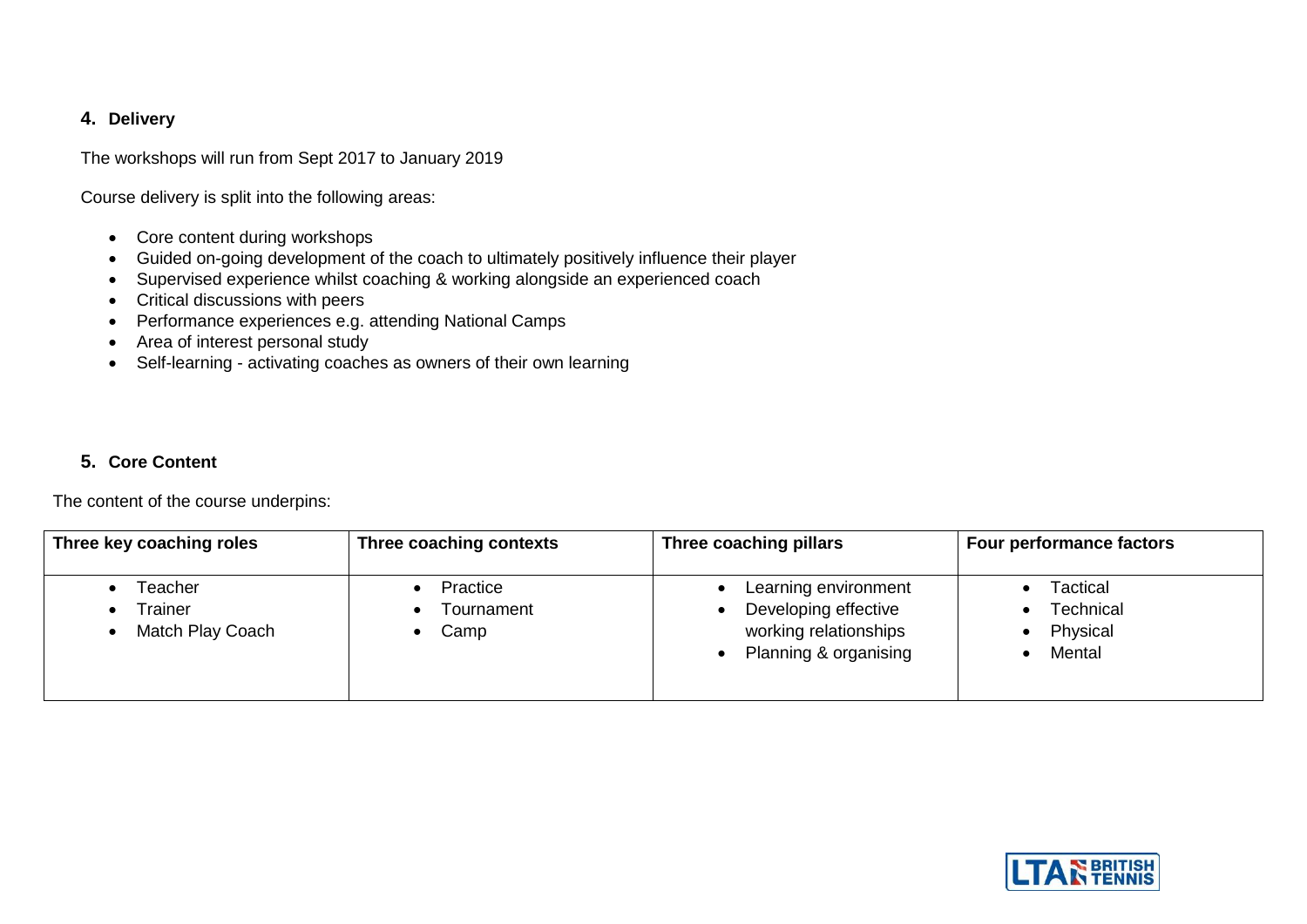#### **6. Portfolio of Evidence (PoE)**

Coaches are required to build their own Portfolio of Evidence (PoE) throughout the course. The role of their PoE is to act as a record of their improvement and development as a coach. The PoE is the coach's library of evidence for the coaching skills that are required of an LTA Master Performance level coach.

- The upkeep and maintenance of this PoE will be an indication of the importance placed by the coach on his/her personal development and will be focused upon by the course tutors during the 5 'Coach Development Meetings'
- The PoE will also be used to track the development of the coach and the improvement of her/his designated player as s/he works with this player over an extended period of time throughout the course. We understand that coach-player relationships have no guarantee of lasting and the course tutors will adapt accordingly if the coach no longer coaches the original player with whom they embarked the course
- The PoE will provide one of the most valuable methods of monitoring and assessment as it provides evidence of both coaching skills and player progress

#### **7. Learning Tasks and Activities**

Learning tasks & activities will be given between all workshops. These are designed to reflect the day-to-day practical work coaches will be aspiring to do to best support and improve their players. The tasks are multiple, varied and comprehensive, often requiring videos to be taken and will include, for example:

- Coaches to provide a split screen of a given technical skill by a player and a copy of it with their demonstration highlighting the footwork, body work and racket work in audio on the video
- Coaches to submit a video of them teaching a RAMP warm-up
- Coaches to condense a 1 hour session into a 5 minute video highlighting the principles of feedback that they adopted within the lesson

#### **Personal Study in the form of an 'Area of Interest Project'**

As the name suggests this learning component involves the coach exploring in greater detail an area within performance tennis that interests them and in which they would like to become more knowledgeable and competent.

Coaches will undertake an extensive personal study into an area of coaching in which they are interested.

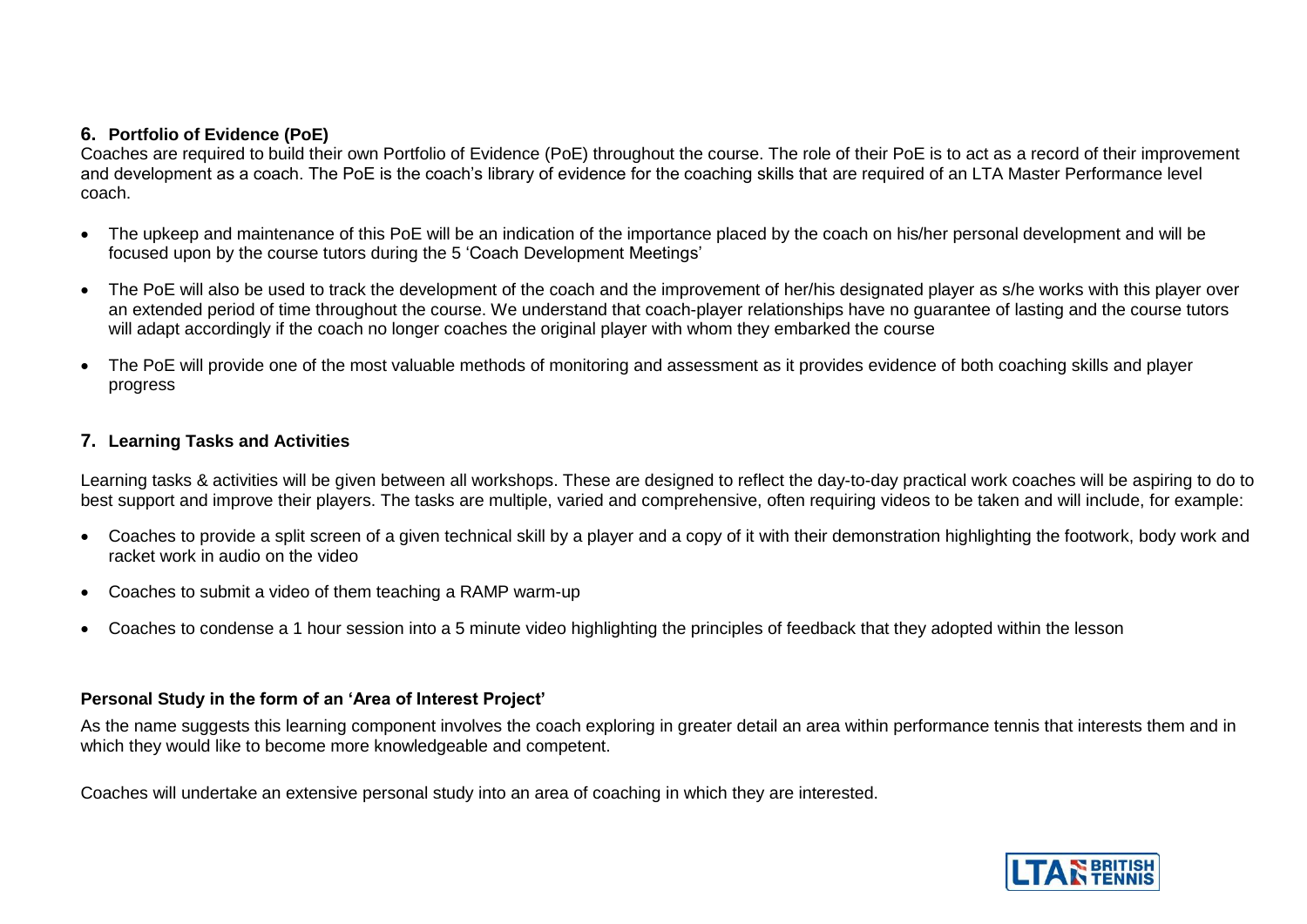#### **8. Supervised experience with coach developers**

This will involve 'on the job' training, with the coach working alongside a significantly more experienced coach - a coach developer. Coaches will be recommended a performance coach who the course tutors, and they, feel will be best able to support their needs at that time. The coach will work with the performance coach for a minimum of 8 hours each month and it will be their responsibility to travel to where they work.

We aim for the working relationship with the 'coach developer' to be characterised as being:

- based on high-level interpersonal skills
- focused on supporting the transformation of the 'how to be' of the coach to 'get the job done'
- a blend of high challenge and high support

### **9. Performance experiences**

We know that opportunities to experience immersion into different environments can develop learning and as such there will be 2 different performance experiences on the course which the coach must complete. These are:

- attending 2 national camps from Sunday to Wednesday involving the same age group players
- attending an Awareness of Standards trip of approximately 3-4 days

# **10.Self-learning** - activating coaches as owners of their learning & progress

Coaches on the Master Performance Course are responsible for their own learning. They have to plan their route to meeting the course criteria in the form of a Coach Development Plan (CDP) and will need to report on and justify their progress and plans to the course tutors at regular intervals. The CDP is there for coaches to indicate:

- What they need to do that they can't currently do?
	- o This will take the form of a video or picture rather than a written goal
- Where are they currently compared to this?
- What can the course tutors do to help the coaches learn this?
- How will the course tutors know when they can do it?

Coaches will have an opportunity to discuss their learning on the course via Coach Development Meetings (see course map). These meetings provide the opportunity for the coach to reflect, to discuss progress on the course and to plan progress in the following months.